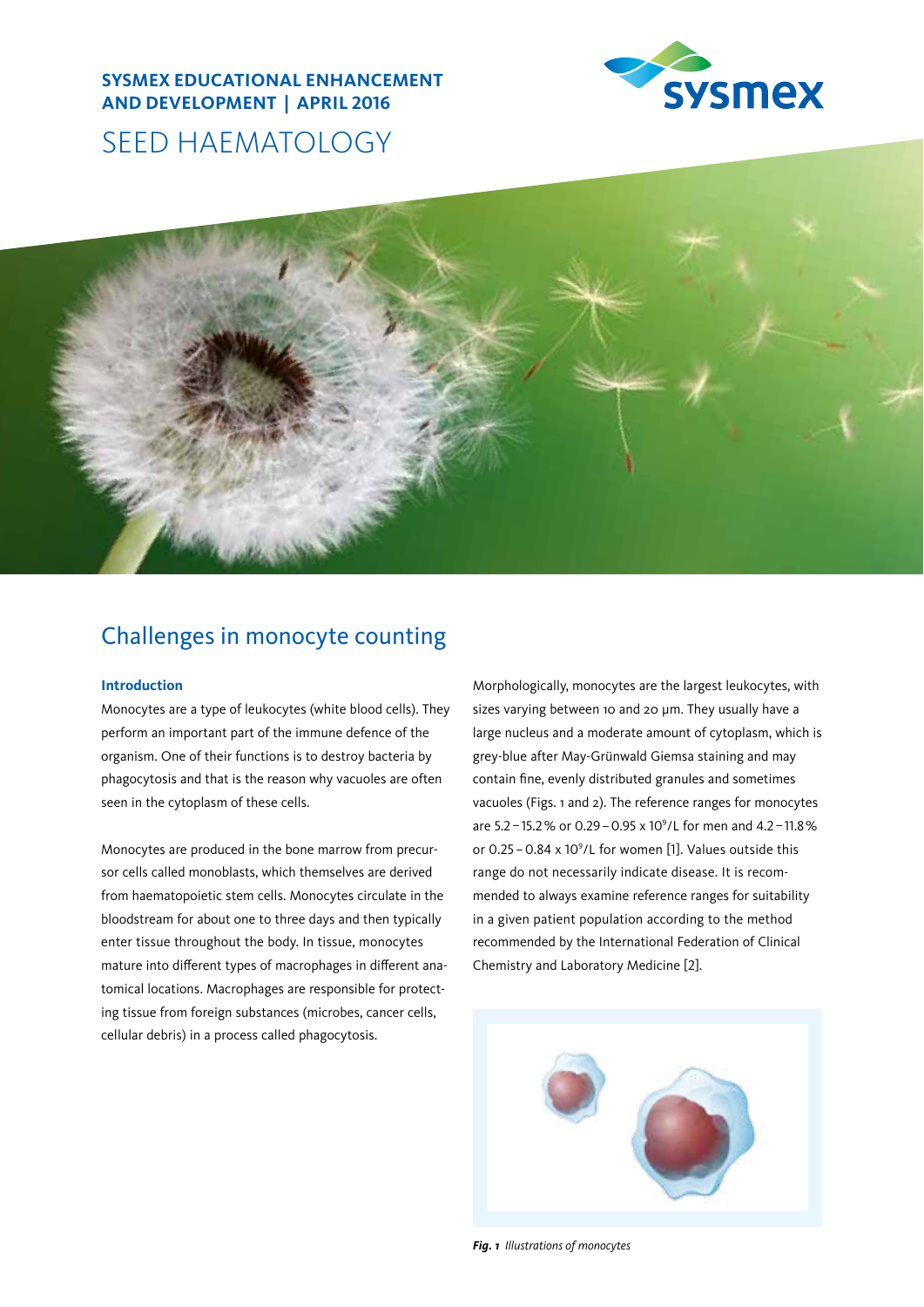#### **SEED HAEMATOLOGY – Challenges in monocyte counting 2** *Sysmex Educational Enhancement and Development | April 2016*



*Fig. 2 Microscopy images of monocytes in a stained peripheral blood film*

## **Function of the monocytes**

Monocytes, including the macrophage and dendritic cell types that they differentiate into, have three main functions in the immune system.

#### *a) Phagocytosis*

Microbes and foreign particles are taken up by the cell, digested and that way destroyed.

#### *b) Antigen presentation*

Microbial protein fragments that remain after digestion can serve as antigens. They are placed on the monocyte's surface, which activates T lymphocytes that produce a specific immune response against the presented antigen.

#### *c) Cytokine production*

Many factors produced by other cells can regulate the chemotaxis and other functions of monocytes. For instance, some microbes can directly stimulate monocytes to produce pro-inflammatory and anti-inflammatory cytokines and help during the immune response.

#### **The monocyte count**

The monocyte count forms part of a white blood cell (WBC) differential count and is expressed either as a percentage of monocytes relative to the total WBC count, or as an absolute count. Both values are useful for the diagnosis of the patient. Two abnormal situations can occur when looking at the number of monocytes: monocytosis and monocytopenia.

#### *1) Monocytosis*

An increase in the number of monocytes circulating in the blood. A wide range of different diseases may produce this state. Some of these are different infectious diseases (e.g. tuberculosis, leprosy and salmonellosis), blood-based and immune system causes (chronic neutropenia and myeloproliferative disorders), autoimmune diseases and vasculitis, leukaemias (i.e. chronic myelomonocytic leukaemia (CMML)), recovery phase of neutropenia or an acute infection.

#### *2) Monocytopenia*

A decrease in the number of monocytes circulating in the blood. Monocytopenia is rare as an isolated finding. The causes include acute infections, stress, treatment with glucocorticoids, aplastic anaemia, hairy cell leukaemia, acute myeloid leukaemia, treatment with myelotoxic drugs and genetic syndromes.

#### **The challenge of counting monocytes**

When comparing manual and automated WBC differential counts, the following questions keep cropping up with respect to monocyte numbers:

- Why are monocyte counts obtained from manual differentiation often lower than those from automated counts?
- Why are there different reference values for monocyte counts obtained from manual and automated methods?

The reasons for the different monocyte counts can be found in the methods used, in the statistical principle and also in the capability of monocytes to adhere to microscope slides.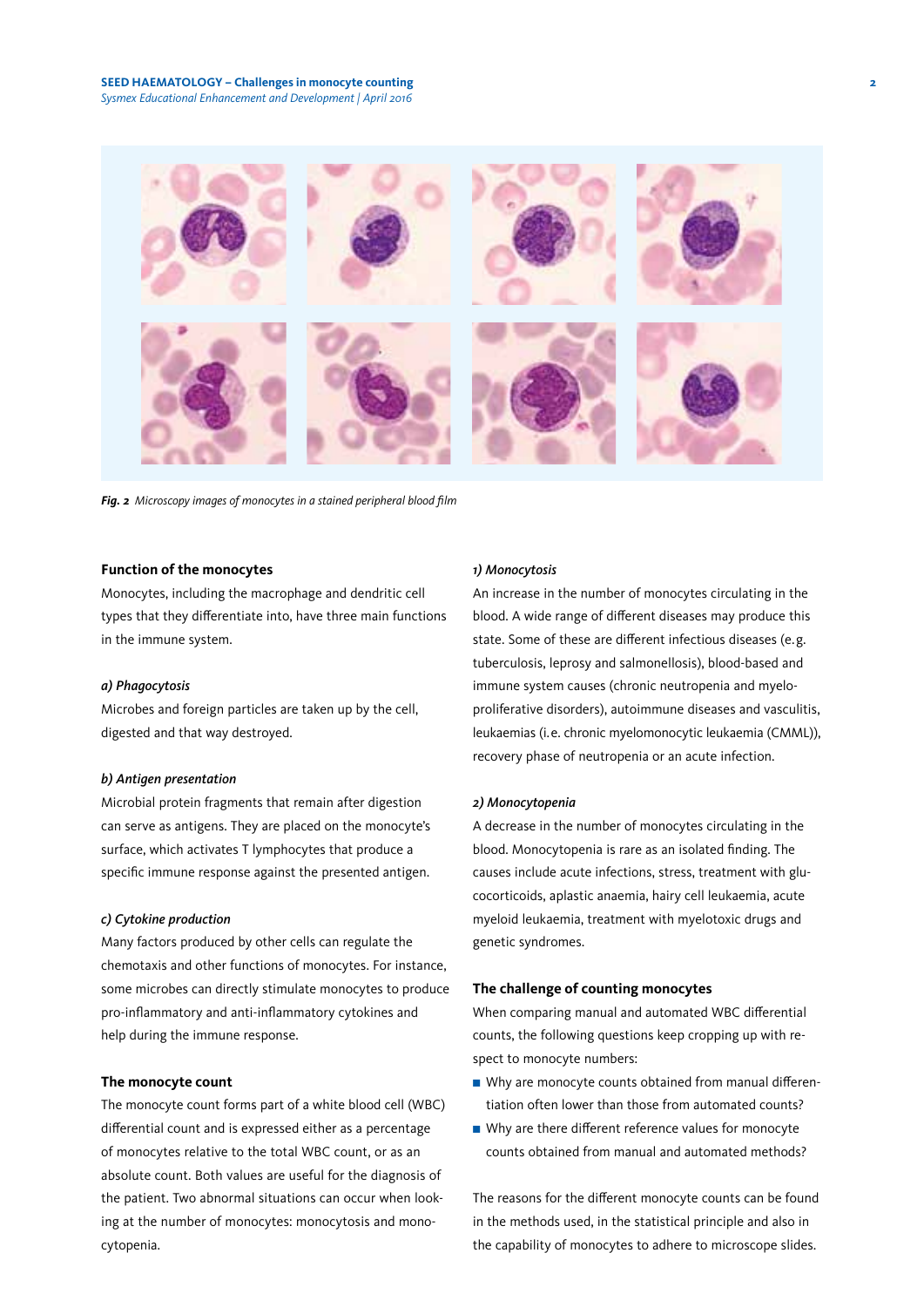## **Methods**

#### **Manual WBC differentiation**

Manual WBC differentiation is done by means of a peripheral blood smear: a thin layer of blood is smeared on a microscope slide and then stained in such a way that it allows the various blood cells to be examined microscopically. The aim is to find a region called monolayer, where the cells are spaced far enough apart to be counted and differentiated. The monolayer is found in the 'feathered edge' created by the spreader slide as it spreads the blood onto the slide (Fig. 3). After staining, the monolayer is viewed under a microscope, the individual cells are examined and their morphology is characterised and recorded.

The quality of smears (stained according to the May-Grünwald-Giemsa or Wright methods) is affected by many known factors, such as grease-free carrier slides, the quality of the spreader slide, the smearing angle and the staining protocol. Moreover, monocytes are particularly adherent cells. The glass surface of the carrier slide and the edge of the spreader slide provide excellent adhesion surfaces for this WBC subpopulation. As a result, the monocytes tend to accumulate more around the edge of the smear [3]. This is why it is difficult to detect them in the monolayer that is usually examined, which increases the difficulty of obtaining a reliable count.



*Fig. 3 Feathered edge of a Wright-Giemsa-stained peripheral blood smear*

# **Automated cell count**

With flow cytometry, cells are labelled fluorescently and then examined with a semiconductor laser. A flow cytometer counts and classifies cells by irradiating them with a monochromatic laser beam and analysing their forward scatter (FSC), side scatter (SSC) and side fluorescence (SFL) signals. The intensities of the two types of scattered light (FSC and SSC) reflect cell surface structure, particle shape and size, nucleus form, refractive index and reflectivity of the cells. In general, the FSC signal increases with growing cell size, and the SSC signal becomes stronger as the intracellular structures become more complex. The intensity of the side fluorescence light mainly reflects the type and amount of nucleic acids and cell organelles inside the cell. The differentiation and counting of the WBC subpopulations is done by using this technique, and it also allows the detection of abnormal cells and immature cells (Fig.  $\Delta$ ).



*Fig. 4 Measurement principle of fluorescence flow cytometry*

#### **Technology of the XN analysers**

The XN portfolio of haematology analysers consists of the XN-Series and XN-L Series. Four WBC populations (neutrophils, eosinophils, lymphocytes, monocytes) are examined by the WDF channel of the XN-Series (Fig. 5a) and five (the previous four plus basophils) in the XN-L Series (Fig. 5b).

In both series, the measurement principle is based on a unique reagent system consisting of a combination of a lysis reagent and a fluorescence marker, which are added to the blood sample. During this process, the first component, Lysercell WDF, causes the haemolysis and dissolution of red blood cells and platelets and perforates the cell membranes of white blood cells. What makes this reagent special is that the white cells remain largely intact during this process. The impact on cell morphology, its potential change and the permeabilization of the membrane depends on the individual characteristics of each type of white blood cell. These differences are distinguished by using side scattered light. These changes in the surface can be observed under the scanning electron microscope (SEM) (Fig. 6) and by means of other techniques [4]. Next, the fluorescence marker, Fluorocell WDF, penetrates the cells and labels the nucleic acids and cell organelles.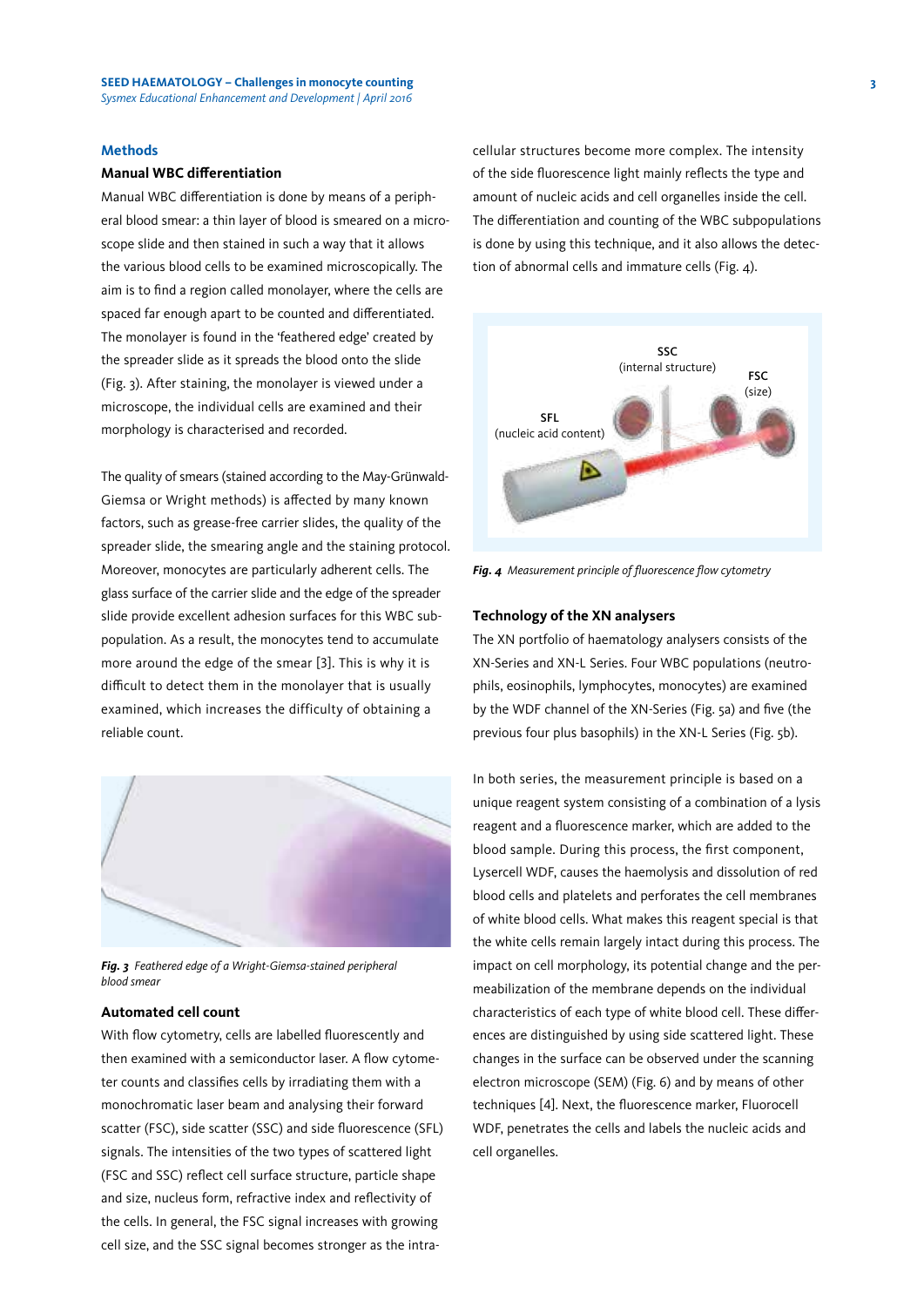



*Fig. 5a WDF scattergram, XN-Series*





*Fig. 6 SEM images of isolated subtypes of leukocytes before and after being treated with Lysercell WDF. Bar width = 1 µm.*

Following the incubation period, the sample is analysed by means of flow cytometry, using the semiconductor laser and measuring the SFL, FSC and SSC signals. For additional cell analysis, these measured signals relating to each individual cell are recorded simultaneously and represented in scattergrams (Figs. 5a and 5b). The measurement provides excellent counting accuracy and flagging sensitivity due to special shape recognition analysis of each subpopulation and flexible gating. The adherence of monocytes is not important anymore, since we are not using glass slides in the counting procedure.

# **How to get the most accurate counts?**

The effect of the number of counted cells on the reliability of the results is explained below by an example with an assumed WBC concentration of 8,000/µL and a monocyte fraction of 5%.

- **Manual differentiation:** Usually, 100 WBC are evaluated in routine laboratory tests when manual differentiation is performed (n = 100 cells).
- **Automated differentiation:** For the analysis of WBC, using XN-Series analysers as an example, the sample is diluted 1:61 with reagents. The analysed volume is 58.2 µL and leads to the following cell count:

 $\frac{8,000 \text{ cells} / \mu\text{L}}{61 \text{(dilution)}}$  × 58.2  $\mu\text{L}$  (analysed volume) = 7,633 WBC

Therefore, if for example a WBC count of 8,000/μL is displayed, in fact 7,633 cells have been analysed by the XN-Series (n = 7,633).

The Rümke Table [5] permits a statistical prediction about the accuracy of counting parameters (see Table 1).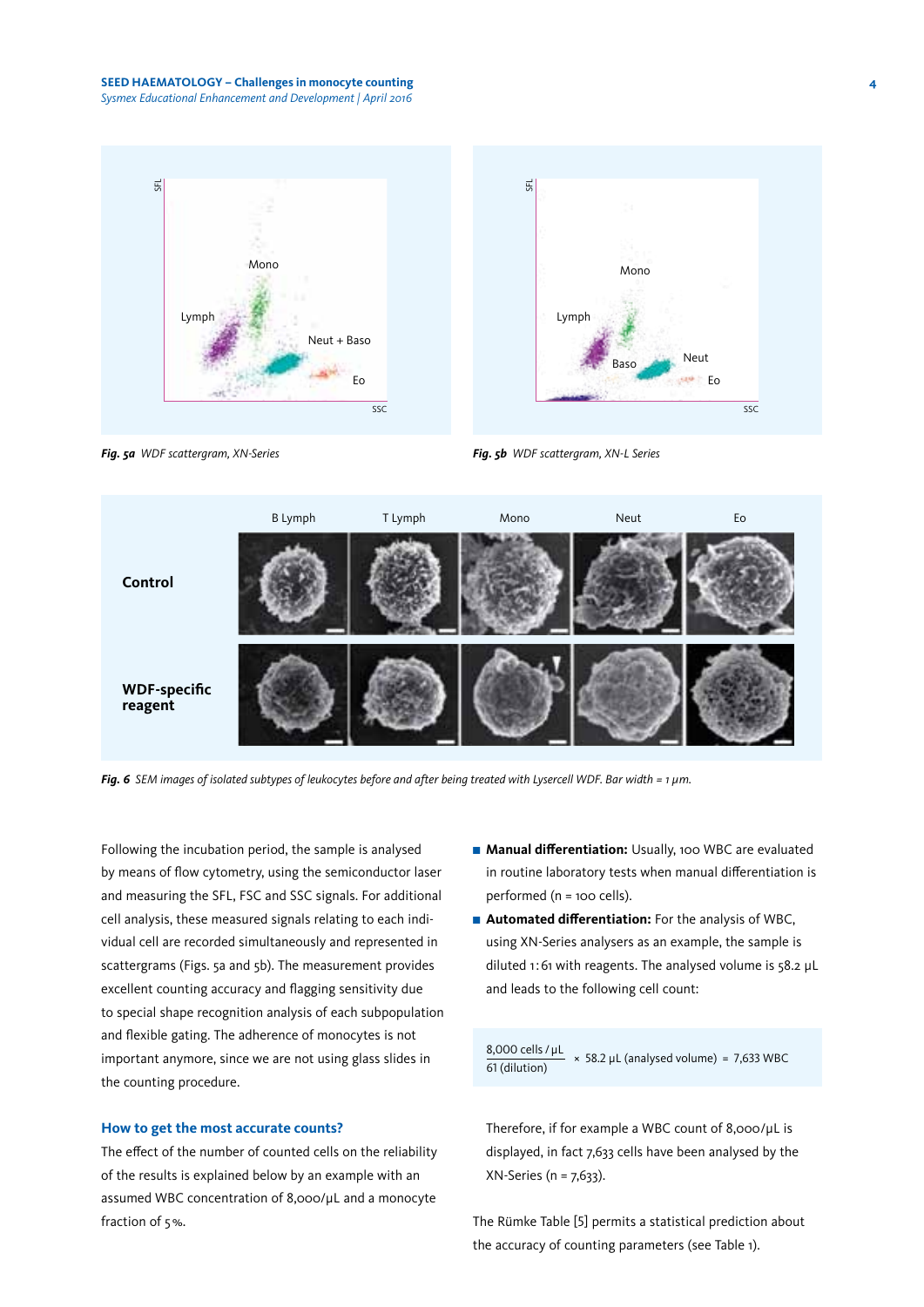#### **SEED HAEMATOLOGY – Challenges in monocyte counting 5** *Sysmex Educational Enhancement and Development | April 2016*

| Actual number of cells per 100 WBC |               |               |               |               |               |  |  |
|------------------------------------|---------------|---------------|---------------|---------------|---------------|--|--|
| $\mathbf{A}$                       | $n = 100$     | $n = 200$     | $n = 500$     | $n = 1,000$   | $n = 10,000$  |  |  |
| $\mathbf 0$                        | $0 - 3.6$     | $0 - 1.8$     | $0 - 0.7$     | $0 - 0.4$     | $0 - 0.1$     |  |  |
| $\mathbf{1}$                       | $0.0 - 5.4$   | $0.1 - 3.6$   | $0.3 - 2.3$   | $0.5 - 1.8$   | $0.8 - 1.3$   |  |  |
| 5                                  | $1.6 - 11.3$  | $2.4 - 9.0$   | $3.3 - 7.3$   | $3.7 - 6.5$   | $4.5 - 5.5$   |  |  |
| 10                                 | $4.9 - 17.6$  | $6.2 - 15.0$  | $7.5 - 13.0$  | $8.2 - 12.0$  | $9.4 - 10.7$  |  |  |
| 15                                 | $8.6 - 23.5$  | $10.4 - 20.7$ | $12.0 - 18.4$ | $12.8 - 17.4$ | $14.3 - 15.8$ |  |  |
| 20                                 | $12.7 - 29.2$ | $14.7 - 26.2$ | $16.6 - 23.8$ | $17.6 - 22.6$ | $19.2 - 20.8$ |  |  |
| 30                                 | $21.2 - 40.0$ | $23.7 - 36.9$ | $26.0 - 34.2$ | $27.2 - 32.9$ | 29.1-31.0     |  |  |
| 40                                 | $30.3 - 50.3$ | $33.2 - 47.1$ | $35.7 - 44.4$ | $36.9 - 43.1$ | $39.0 - 41.0$ |  |  |
| 50                                 | $39.8 - 60.2$ | $42.9 - 57.1$ | $45.5 - 54.5$ | $46.9 - 53.1$ | $49.0 - 51.0$ |  |  |
| 70                                 | $60.0 - 78.8$ | $63.1 - 76.3$ | $65.8 - 74.0$ | $67.1 - 72.8$ | 69.0-70.9     |  |  |
| 80                                 | $70.8 - 87.3$ | $73.8 - 85.3$ | $76.2 - 83.4$ | $77.4 - 82.4$ | $79.2 - 80.8$ |  |  |
| 90                                 | $82.4 - 95.1$ | $85.0 - 93.8$ | $87.0 - 92.5$ | 88.0-91.8     | 89.3-90.6     |  |  |
| 100                                | 96.4-100      | 98.2-100      | 99.3-100      | 99.6-100      | 99.9-100      |  |  |

*Table 1 95% confidence limits for the actual number of cells per 100 WBC. A = observed cells per 100 WBC.*

If 5% monocytes are observed in a smear using n = 100 cells, this means that the true value lies between 1.6 and 11.3. There is a very wide underlying confidence interval, because the number of differentiated cells is very low. In comparison, the XN analysers differentiate thousands of cells from the same sample (see the example calculation above). With this number of differentiated cells, the monocyte result would actually vary at most between 3.7 and 6.5 cells. In statistical terms, therefore, a larger number of evaluated cells leads to a more accurate result.

# **Publications**

Studies that compare the various methods with each other (manual differentiation, fluorescence flow cytometry and/or automated differentiation using X-Class or XN-Class instruments), show excellent results regarding the accuracy in the count of the automatic haematology analysers.

■ Seo JY *et al.* (2015): 'Performance evaluation of the new hematology analyzer Sysmex XN-Series' [6].

The following Table (Table 2) taken from this study shows the correlation coefficients derived from the comparison of the WBC differential from the 'Low WBC' mode of the XN-Series with the automated (X-Class) and manual differential.

*Table 2 Comparison of the leukocyte differential from the 'Low WBC' mode of the XN-Series with automated and manual differential performed on original samples*

|              | <b>Automated</b><br>differential $\mathbb{R}^2$ | <b>Manual</b><br>differential $\mathbb{R}^2$ |  |
|--------------|-------------------------------------------------|----------------------------------------------|--|
| Neutrophil % | 0.98                                            | 0.87                                         |  |
| Lymphocyte % | 0.97                                            | 0.86                                         |  |
| Monocyte %   | 0.92                                            | 0.84                                         |  |
| Eosinophil % | 0.84                                            | 0.67                                         |  |
| Basophil %   | 0.10                                            | 0.00                                         |  |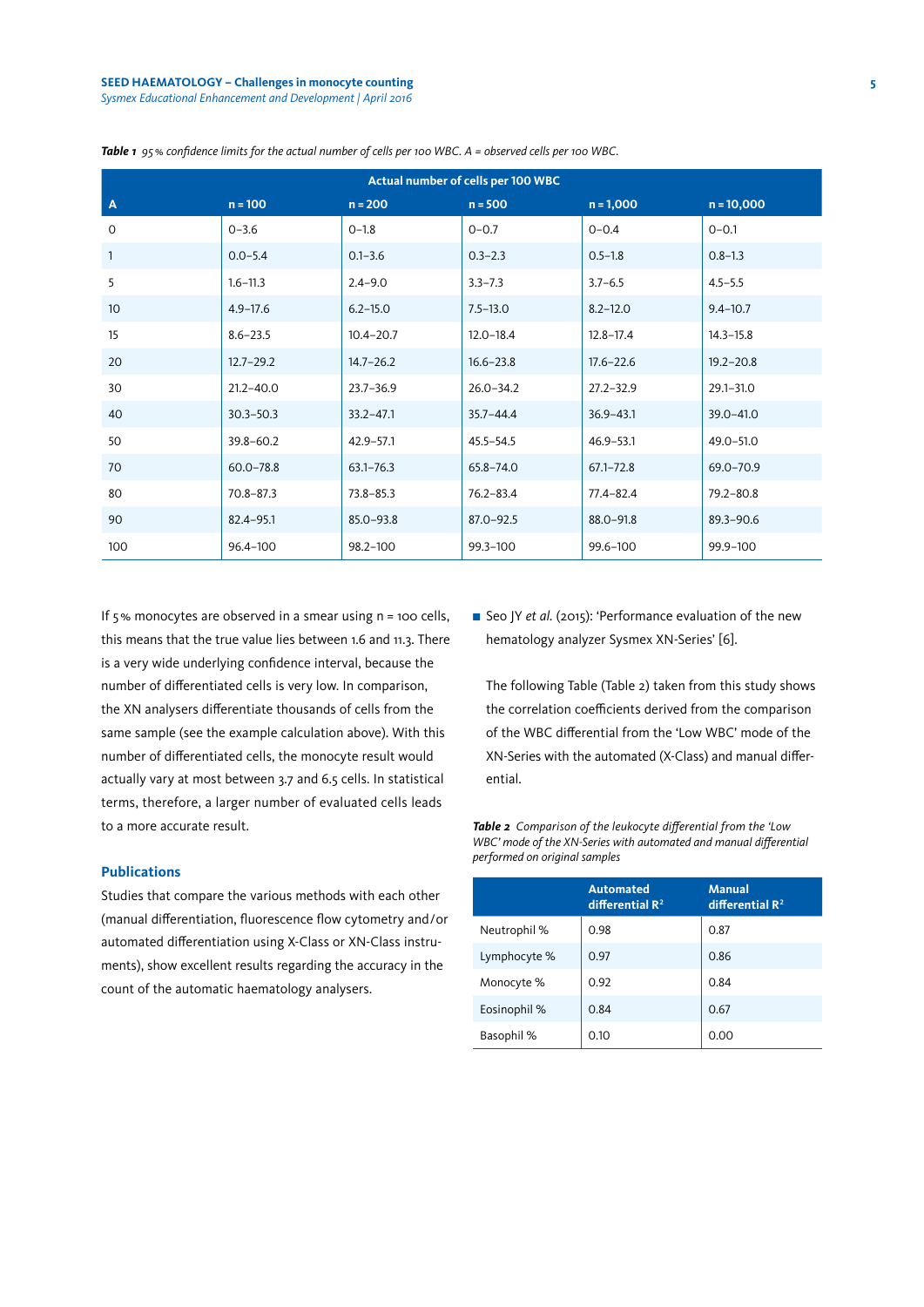■ Briggs C *et al.* (2012): 'Performance evaluation of the Sysmex haematology XN modular system' [7].

The following Table (Table 3) shows the correlation between the complete blood count of XN-Series and the XE-2100; data are shown for WBC counts.

| Table 3 Correlation statistics of complete blood count results of |
|-------------------------------------------------------------------|
| XN-Series compared to XE-2100                                     |

|            | $R^2$ value | <b>Slope</b> | Intercept |
|------------|-------------|--------------|-----------|
| <b>WBC</b> | 0.99        | 1.07         | $-0.76$   |
| Neutrophil | 0.99        | 1.00         | $-0.02$   |
| Lymphocyte | 0.99        | 1.14         | $-0.3$    |
| Monocyte   | 0.91        | 0.90         | $+0.09$   |
| Eosinophil | 0.99        | 0.98         | 0.00      |
| Basophil   | 0.76        | 1.15         | $+0.01$   |
| IG         | 0.94        | 1.14         | $+0.02$   |

■ Kawauchi S et al. (2014): 'Comparison of the Leukocyte differentiation Scattergrams between the XN-Series and the XE-Series of Hematology Analyzers' [3].

The paper explains the different effects of the WDF and DIFF reagents on leukocytes and why the WDF scattergram of the XN-Series shows a better separation of the different cell populations, especially between lymphocytes and monocytes.



In summary, the results of the cited publications demonstrate precise results of the XN's automated differentiation in comparison with the X-Class and the manual method. This comparison between the methods, and also the Rümke table, permit the conclusion that automated differentiation should be the method of choice for determining cell numbers. However, in the case of a pathological result from automated differentiation with warning flags such as 'Blasts/ Abn Lympho?', assessment of cell morphology should be based on a blood smear. The analyser, although able to detect the presence of pathological cells and inform the laboratory, is not able to 'see' in detail the morphology of the cells in the same way as human eyes can, therefore a look at the cell images, e.g. through a microscope, is needed.

Nowadays, this microscopy can be facilitated considerably with the help of automated image analysis systems such as the Sysmex DI-60\* (Fig. 7).

# **Automated microscopic differentiation**

The Sysmex DI-60 is an automated cell-locating image analysis system, which can be fully integrated within the haematology workflow.

The device itself consists of motorised objectives, a highquality digital camera and a computer system that collects and pre-classifies the cells from the stained blood smears. It automatically locates the cells on the slide and captures an image, after which it analyses and pre-classifies these cells using advanced image processing. The analyser is equipped with artificial neural network software, which is programmed to recognize blood cell characteristics. The software checks about 300 features of each cell and then compares them with the neural network database.

The number of white blood cells that are analysed is userdefinable. After the DI-60 has acquired and pre-classified the cells, the operator verifies and, if needed, modifies the suggested classification of each cell. The operator may also introduce additional observations and comments, if needed. Tabe Y *et al.* [8] found a very good accuracy and agreement between results obtained from the DI-60 and manual microscopy. The overall analytical accuracy of the pre-classification of WBC by the DI-60, including pathological WBC populations, was 88.4%. In addition, blasts were correctly *Fig. 7 Digital imaging analysis system Sysmex DI-60\** classified with 95% sensitivity and 99% specificity.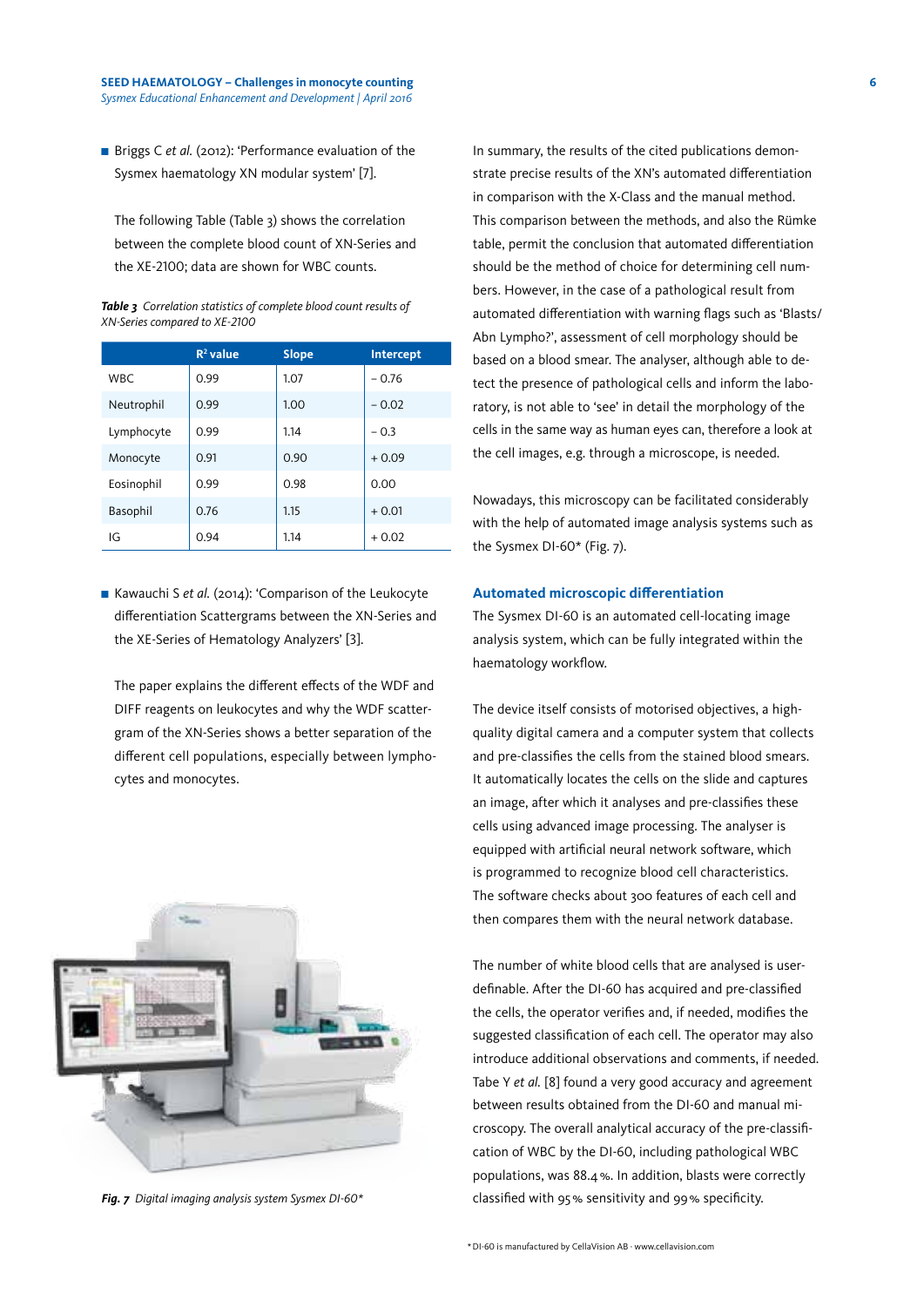

*Fig. 8 Cell images produced by DI-60\* presented in the result display*

The DI-60\* is able to pre-classify different cell types as follows:

- Pre-classification of WBC: segmented and band neutrophils, eosinophils, basophils, monocytes, lymphocytes, atypical lymphocytes, plasma cells, promyelocytes, myelocytes, metamyelocytes, blasts
- Pre-classification into non-WBC categories: smudge, artefacts, giant platelets, platelet clumps and nucleated red blood cells

The device also presents an overview that can be used to characterise the red blood cells' morphology and to estimate the platelet concentration.

The results and the cell images from this automated analysis of the smear are displayed on the screen (Fig. 8) and evaluated by the examiner and subsequently transferred to the laboratory information system (LIS).

#### **Conclusions**

Monocytes, despite being the largest of the WBC, can be difficult to detect in the manual smear due to their strong adhesiveness to microscope slides. Nevertheless, a reliable count is required in order to know how the situation of the patient is, since having for instance a monocytosis might be indicative of various diseases or the state of a disease.

The fluorescence flow cytometry technology allows the laboratory to obtain accurate monocyte counts. The automated haematology analysers that use this technology also count a higher number of cells, making the count statistically more precise. Moreover, if the morphology of the monocytes needs to be checked visually, an integrated, automated solution of digital imaging analysers allows their visualisation and even the pre-classification of the different cells, reducing the turnaround time in the laboratory and increasing the standardisation and accuracy of the results.

As outlined in this article, manual and automated differential cell counts are systematically different. For correct result interpretation, different reference ranges for manual and automated differentials, particularly for monocytes, should be in place in every laboratory.